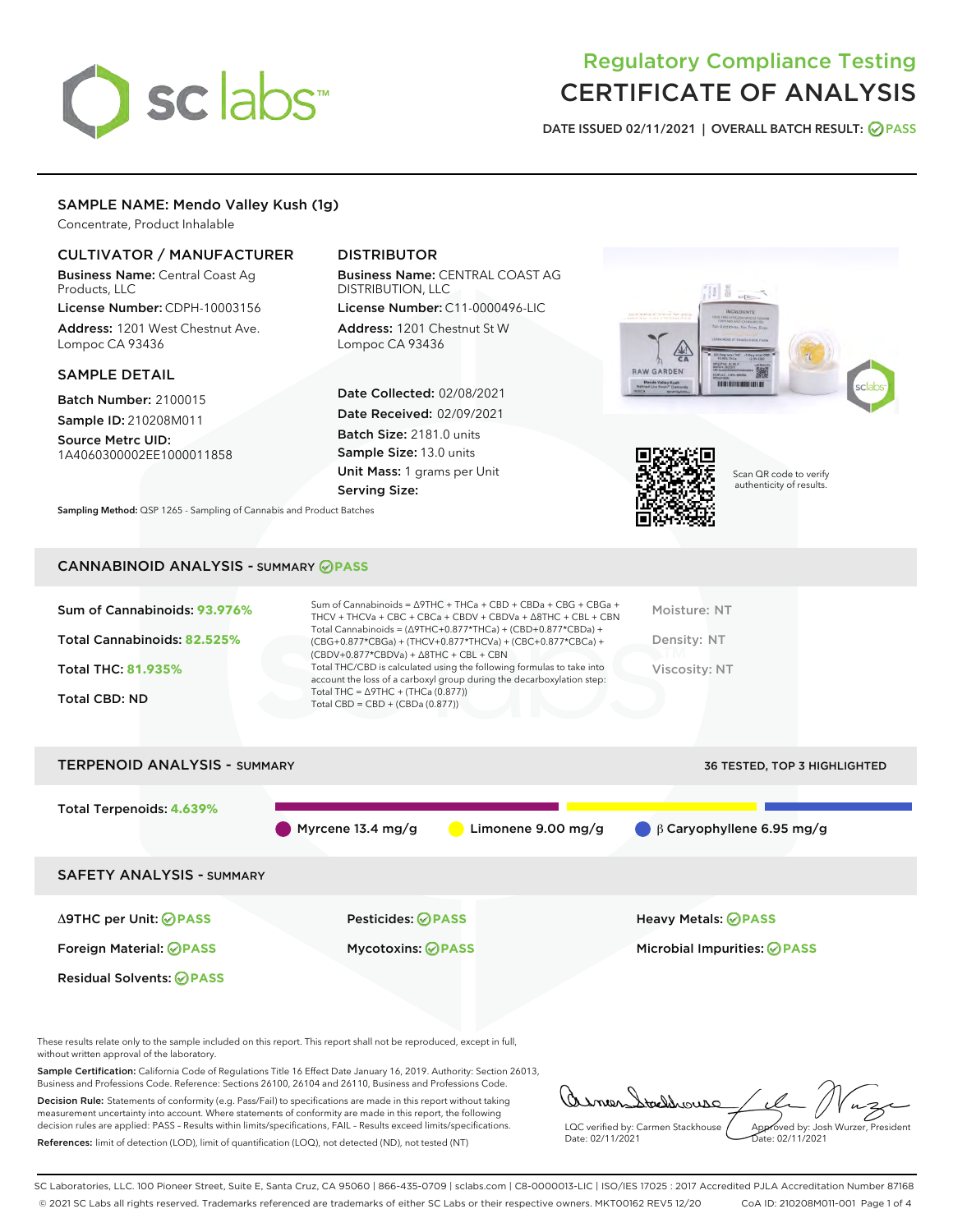



MENDO VALLEY KUSH (1G) | DATE ISSUED 02/11/2021 | OVERALL BATCH RESULT: @ PASS

### CANNABINOID TEST RESULTS - 02/10/2021 2 PASS

Tested by high-performance liquid chromatography with diode-array detection (HPLC-DAD). **Method:** QSP 1157 - Analysis of Cannabinoids by HPLC-DAD

#### TOTAL CANNABINOIDS: **82.525%**

Total Cannabinoids (Total THC) + (Total CBD) + (Total CBG) + (Total THCV) + (Total CBC) + (Total CBDV) + ∆8THC + CBL + CBN

TOTAL THC: **81.935%** Total THC (∆9THC+0.877\*THCa)

TOTAL CBD: ND

Total CBD (CBD+0.877\*CBDa)

TOTAL CBG: 0.11% Total CBG (CBG+0.877\*CBGa)

TOTAL THCV: 0.30% Total THCV (THCV+0.877\*THCVa)

TOTAL CBC: 0.18% Total CBC (CBC+0.877\*CBCa)

TOTAL CBDV: ND Total CBDV (CBDV+0.877\*CBDVa)

| <b>COMPOUND</b>  | LOD/LOQ<br>(mg/g)          | <b>MEASUREMENT</b><br><b>UNCERTAINTY</b><br>(mg/g) | <b>RESULT</b><br>(mg/g) | <b>RESULT</b><br>(%) |
|------------------|----------------------------|----------------------------------------------------|-------------------------|----------------------|
| <b>THCa</b>      | 0.05/0.14                  | ±23.744                                            | 923.89                  | 92.389               |
| <b>A9THC</b>     | 0.06/0.26                  | ±0.313                                             | 9.10                    | 0.910                |
| <b>THCVa</b>     | 0.07/0.20                  | ±0.163                                             | 3.42                    | 0.342                |
| <b>CBCa</b>      | 0.07/0.28                  | ±0.100                                             | 2.05                    | 0.205                |
| <b>CBGa</b>      | 0.1/0.2                    | ±0.07                                              | 1.3                     | 0.13                 |
| $\triangle$ 8THC | 0.1 / 0.4                  | N/A                                                | <b>ND</b>               | <b>ND</b>            |
| <b>THCV</b>      | 0.1/0.2                    | N/A                                                | <b>ND</b>               | <b>ND</b>            |
| <b>CBD</b>       | 0.07/0.29                  | N/A                                                | <b>ND</b>               | <b>ND</b>            |
| <b>CBDa</b>      | 0.02/0.19                  | N/A                                                | <b>ND</b>               | <b>ND</b>            |
| <b>CBDV</b>      | 0.04 / 0.15                | N/A                                                | <b>ND</b>               | <b>ND</b>            |
| <b>CBDVa</b>     | 0.03/0.53                  | N/A                                                | <b>ND</b>               | <b>ND</b>            |
| <b>CBG</b>       | 0.06/0.19                  | N/A                                                | <b>ND</b>               | <b>ND</b>            |
| <b>CBL</b>       | 0.06 / 0.24                | N/A                                                | <b>ND</b>               | <b>ND</b>            |
| <b>CBN</b>       | 0.1/0.3                    | N/A                                                | <b>ND</b>               | <b>ND</b>            |
| <b>CBC</b>       | 0.2 / 0.5                  | N/A                                                | <b>ND</b>               | <b>ND</b>            |
|                  | <b>SUM OF CANNABINOIDS</b> |                                                    | 939.76 mg/g             | 93.976%              |

#### **UNIT MASS: 1 grams per Unit**

| ∆9THC per Unit                                                                            | 1120 per-package limit | 9.10 mg/unit<br><b>PASS</b> |  |  |  |
|-------------------------------------------------------------------------------------------|------------------------|-----------------------------|--|--|--|
| <b>Total THC per Unit</b>                                                                 |                        | 819.35 mg/unit              |  |  |  |
| <b>CBD per Unit</b>                                                                       |                        | <b>ND</b>                   |  |  |  |
| <b>Total CBD per Unit</b>                                                                 |                        | <b>ND</b>                   |  |  |  |
| Sum of Cannabinoids<br>per Unit                                                           |                        | 939.76 mg/unit              |  |  |  |
| <b>Total Cannabinoids</b><br>per Unit                                                     |                        | 825.25 mg/unit              |  |  |  |
| <b>MOISTURE TEST RESULT</b><br><b>VISCOSITY TEST RESULT</b><br><b>DENSITY TEST RESULT</b> |                        |                             |  |  |  |

Not Tested

Not Tested

Not Tested

#### TERPENOID TEST RESULTS - 02/10/2021

Terpene analysis utilizing gas chromatography-flame ionization detection (GC-FID). Terpenes are the aromatic compounds that endow cannabis with their unique scent and effect. Following are the primary terpenes detected. **Method:** QSP 1192 - Analysis of Terpenoids by GC-FID

| <b>COMPOUND</b>         | LOD/LOQ<br>(mg/g) | <b>MEASUREMENT</b><br><b>UNCERTAINTY</b><br>(mg/g) | <b>RESULT</b><br>(mg/g)                         | <b>RESULT</b><br>$(\%)$ |
|-------------------------|-------------------|----------------------------------------------------|-------------------------------------------------|-------------------------|
| <b>Myrcene</b>          | 0.1 / 0.2         | ±1.08                                              | 13.4                                            | 1.34                    |
| Limonene                | 0.04 / 0.12       | ±0.330                                             | 9.00                                            | 0.900                   |
| $\beta$ Caryophyllene   | 0.04 / 0.11       | ±0.329                                             | 6.95                                            | 0.695                   |
| Terpinolene             | 0.04 / 0.1        | ±0.26                                              | 3.8                                             | 0.38                    |
| $\alpha$ Pinene         | 0.04 / 0.13       | ±0.176                                             | 2.69                                            | 0.269                   |
| $\beta$ Pinene          | 0.1 / 0.2         | ±0.16                                              | 2.1                                             | 0.21                    |
| Ocimene                 | 0.05 / 0.1        | ±0.25                                              | 2.1                                             | 0.21                    |
| Linalool                | 0.04 / 0.1        | ±0.11                                              | 2.1                                             | 0.21                    |
| $\alpha$ Humulene       | 0.03 / 0.08       | ±0.059                                             | 1.83                                            | 0.183                   |
| <b>Terpineol</b>        | 0.03 / 0.1        | ±0.10                                              | 0.9                                             | 0.09                    |
| Fenchol                 | 0.1 / 0.2         | ±0.05                                              | 0.8                                             | 0.08                    |
| Valencene               | 0.02 / 0.06       | ±0.004                                             | 0.21                                            | 0.021                   |
| $\alpha$ Bisabolol      | 0.1 / 0.2         | ±0.01                                              | 0.2                                             | 0.02                    |
| Nerolidol               | 0.03/0.09         | ±0.012                                             | 0.18                                            | 0.018                   |
| Guaiol                  | 0.04 / 0.13       | ±0.008                                             | 0.13                                            | 0.013                   |
| Camphene                | 0.1 / 0.2         | N/A                                                | <loq< th=""><th><loq< th=""></loq<></th></loq<> | <loq< th=""></loq<>     |
| $\alpha$ Phellandrene   | 0.1 / 0.2         | N/A                                                | <loq< th=""><th><loq< th=""></loq<></th></loq<> | <loq< th=""></loq<>     |
| 3 Carene                | 0.1 / 0.2         | N/A                                                | <loq< td=""><td><loq< td=""></loq<></td></loq<> | <loq< td=""></loq<>     |
| <b>Borneol</b>          | 0.1 / 0.3         | N/A                                                | <loq< th=""><th><loq< th=""></loq<></th></loq<> | <loq< th=""></loq<>     |
| Caryophyllene<br>Oxide  | 0.1 / 0.2         | N/A                                                | <loq< th=""><th><loq< th=""></loq<></th></loq<> | <loq< th=""></loq<>     |
| Sabinene                | 0.1 / 0.2         | N/A                                                | <b>ND</b>                                       | <b>ND</b>               |
| $\alpha$ Terpinene      | 0.1 / 0.2         | N/A                                                | ND                                              | <b>ND</b>               |
| Eucalyptol              | 0.1 / 0.2         | N/A                                                | <b>ND</b>                                       | <b>ND</b>               |
| $\gamma$ Terpinene      | 0.1 / 0.2         | N/A                                                | ND                                              | <b>ND</b>               |
| Sabinene Hydrate        | 0.1 / 0.2         | N/A                                                | <b>ND</b>                                       | <b>ND</b>               |
| Fenchone                | 0.1 / 0.2         | N/A                                                | <b>ND</b>                                       | <b>ND</b>               |
| (-)-Isopulegol          | 0.03 / 0.08       | N/A                                                | ND                                              | <b>ND</b>               |
| Camphor                 | 0.1 / 0.3         | N/A                                                | ND                                              | <b>ND</b>               |
| Isoborneol              | 0.1 / 0.2         | N/A                                                | <b>ND</b>                                       | <b>ND</b>               |
| Menthol                 | 0.04 / 0.1        | N/A                                                | <b>ND</b>                                       | <b>ND</b>               |
| Nerol                   | 0.05 / 0.1        | N/A                                                | ND                                              | ND                      |
| R-(+)-Pulegone          | 0.04 / 0.1        | N/A                                                | <b>ND</b>                                       | <b>ND</b>               |
| Geraniol                | 0.04 / 0.11       | N/A                                                | ND                                              | ND                      |
| <b>Geranyl Acetate</b>  | 0.03 / 0.10       | N/A                                                | ND                                              | ND                      |
| $\alpha$ Cedrene        | 0.03 / 0.10       | N/A                                                | ND                                              | ND                      |
| Cedrol                  | 0.1 / 0.2         | N/A                                                | <b>ND</b>                                       | ND                      |
| <b>TOTAL TERPENOIDS</b> |                   |                                                    | 46.39 mg/g                                      | 4.639%                  |

SC Laboratories, LLC. 100 Pioneer Street, Suite E, Santa Cruz, CA 95060 | 866-435-0709 | sclabs.com | C8-0000013-LIC | ISO/IES 17025 : 2017 Accredited PJLA Accreditation Number 87168 © 2021 SC Labs all rights reserved. Trademarks referenced are trademarks of either SC Labs or their respective owners. MKT00162 REV5 12/20 CoA ID: 210208M011-001 Page 2 of 4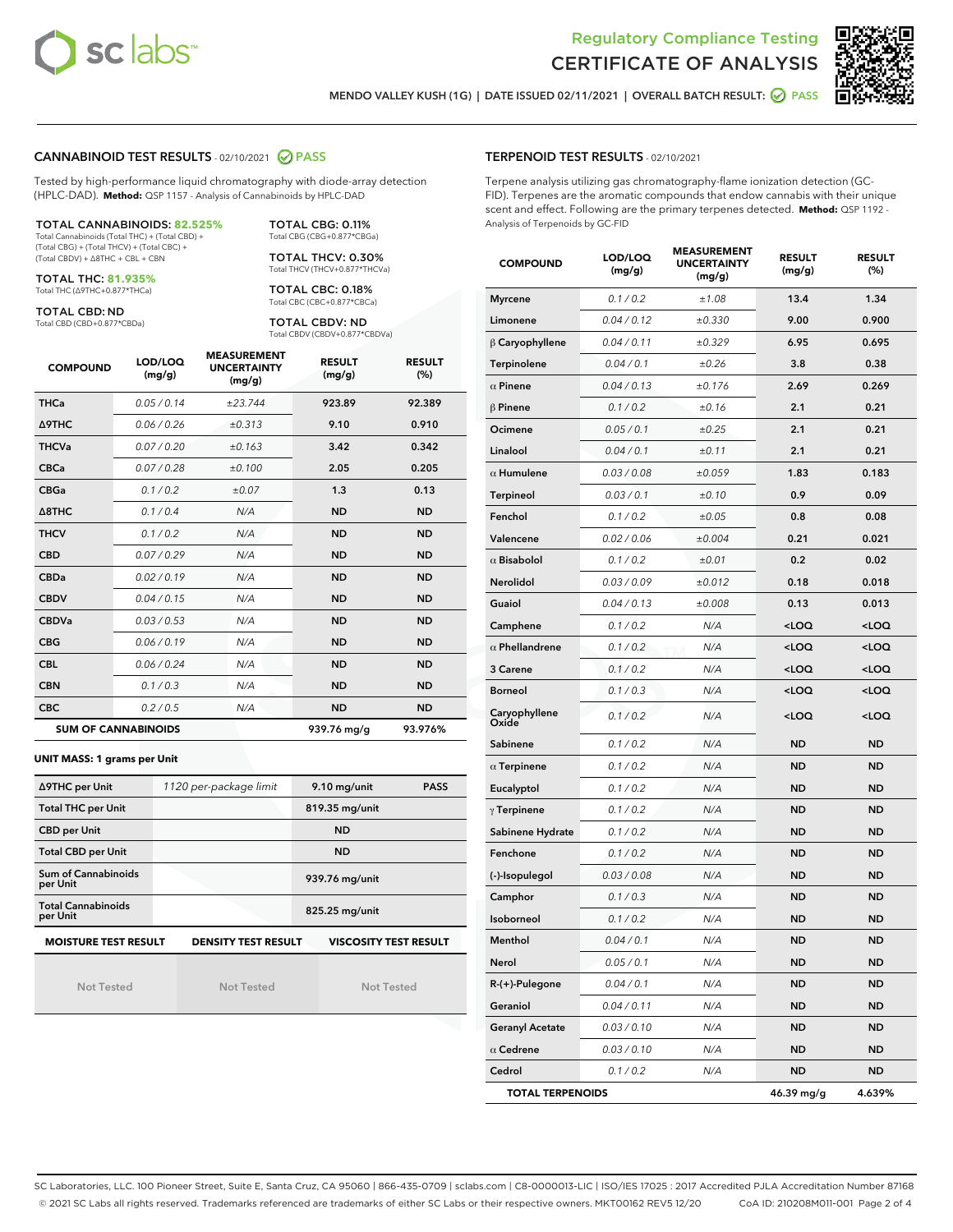



MENDO VALLEY KUSH (1G) | DATE ISSUED 02/11/2021 | OVERALL BATCH RESULT: **⊘** PASS

# CATEGORY 1 PESTICIDE TEST RESULTS - 02/09/2021 2 PASS

Pesticide and plant growth regulator analysis utilizing high-performance liquid chromatography-mass spectrometry (HPLC-MS) or gas chromatography-mass spectrometry (GC-MS). \*GC-MS utilized where indicated. **Method:** QSP 1212 - Analysis of Pesticides and Mycotoxins by LC-MS or QSP 1213 - Analysis of Pesticides by GC-MS

| <b>COMPOUND</b>             | LOD/LOQ<br>$(\mu g/g)$ | <b>ACTION</b><br><b>LIMIT</b><br>$(\mu g/g)$ | <b>MEASUREMENT</b><br><b>UNCERTAINTY</b><br>$(\mu g/g)$ | <b>RESULT</b><br>$(\mu g/g)$ | <b>RESULT</b> |
|-----------------------------|------------------------|----------------------------------------------|---------------------------------------------------------|------------------------------|---------------|
| Aldicarb                    | 0.03 / 0.08            | $\ge$ LOD                                    | N/A                                                     | <b>ND</b>                    | <b>PASS</b>   |
| Carbofuran                  | 0.02 / 0.05            | $\ge$ LOD                                    | N/A                                                     | <b>ND</b>                    | <b>PASS</b>   |
| Chlordane*                  | 0.03 / 0.08            | $\ge$ LOD                                    | N/A                                                     | <b>ND</b>                    | <b>PASS</b>   |
| Chlorfenapyr*               | 0.03/0.10              | $\ge$ LOD                                    | N/A                                                     | <b>ND</b>                    | <b>PASS</b>   |
| Chlorpyrifos                | 0.02 / 0.06            | $\ge$ LOD                                    | N/A                                                     | <b>ND</b>                    | <b>PASS</b>   |
| Coumaphos                   | 0.02 / 0.07            | $\ge$ LOD                                    | N/A                                                     | <b>ND</b>                    | <b>PASS</b>   |
| Daminozide                  | 0.02/0.07              | $\ge$ LOD                                    | N/A                                                     | <b>ND</b>                    | <b>PASS</b>   |
| <b>DDVP</b><br>(Dichlorvos) | 0.03/0.09              | $>$ LOD                                      | N/A                                                     | <b>ND</b>                    | <b>PASS</b>   |
| Dimethoate                  | 0.03 / 0.08            | $\ge$ LOD                                    | N/A                                                     | <b>ND</b>                    | <b>PASS</b>   |
| Ethoprop(hos)               | 0.03/0.10              | $>$ LOD                                      | N/A                                                     | <b>ND</b>                    | <b>PASS</b>   |
| Etofenprox                  | 0.02 / 0.06            | $\ge$ LOD                                    | N/A                                                     | <b>ND</b>                    | <b>PASS</b>   |
| Fenoxycarb                  | 0.03 / 0.08            | $\ge$ LOD                                    | N/A                                                     | <b>ND</b>                    | <b>PASS</b>   |
| Fipronil                    | 0.03/0.08              | $>$ LOD                                      | N/A                                                     | <b>ND</b>                    | <b>PASS</b>   |
| Imazalil                    | 0.02 / 0.06            | $\ge$ LOD                                    | N/A                                                     | <b>ND</b>                    | <b>PASS</b>   |
| Methiocarb                  | 0.02 / 0.07            | $\ge$ LOD                                    | N/A                                                     | <b>ND</b>                    | <b>PASS</b>   |
| Methyl<br>parathion         | 0.03/0.10              | $\ge$ LOD                                    | N/A                                                     | <b>ND</b>                    | <b>PASS</b>   |
| <b>Mevinphos</b>            | 0.03/0.09              | $\ge$ LOD                                    | N/A                                                     | <b>ND</b>                    | <b>PASS</b>   |
| Paclobutrazol               | 0.02 / 0.05            | $\ge$ LOD                                    | N/A                                                     | <b>ND</b>                    | <b>PASS</b>   |
| Propoxur                    | 0.03/0.09              | $\ge$ LOD                                    | N/A                                                     | <b>ND</b>                    | <b>PASS</b>   |
| Spiroxamine                 | 0.03 / 0.08            | $\ge$ LOD                                    | N/A                                                     | <b>ND</b>                    | <b>PASS</b>   |
| Thiacloprid                 | 0.03/0.10              | $\ge$ LOD                                    | N/A                                                     | <b>ND</b>                    | <b>PASS</b>   |

#### CATEGORY 2 PESTICIDE TEST RESULTS - 02/09/2021 @ PASS

| <b>COMPOUND</b>   | LOD/LOQ<br>$(\mu g/g)$ | <b>ACTION</b><br><b>LIMIT</b><br>$(\mu g/g)$ | <b>MEASUREMENT</b><br><b>UNCERTAINTY</b><br>$(\mu g/g)$ | <b>RESULT</b><br>$(\mu g/g)$ | <b>RESULT</b> |
|-------------------|------------------------|----------------------------------------------|---------------------------------------------------------|------------------------------|---------------|
| Abamectin         | 0.03/0.10              | 0.1                                          | N/A                                                     | <b>ND</b>                    | <b>PASS</b>   |
| Acephate          | 0.02/0.07              | 0.1                                          | N/A                                                     | <b>ND</b>                    | <b>PASS</b>   |
| Acequinocyl       | 0.02/0.07              | 0.1                                          | N/A                                                     | <b>ND</b>                    | <b>PASS</b>   |
| Acetamiprid       | 0.02/0.05              | 0.1                                          | N/A                                                     | <b>ND</b>                    | <b>PASS</b>   |
| Azoxystrobin      | 0.02/0.07              | 0.1                                          | N/A                                                     | <b>ND</b>                    | <b>PASS</b>   |
| <b>Bifenazate</b> | 0.01/0.04              | 0.1                                          | N/A                                                     | <b>ND</b>                    | <b>PASS</b>   |
| <b>Bifenthrin</b> | 0.02/0.05              | 3                                            | N/A                                                     | <b>ND</b>                    | <b>PASS</b>   |
| <b>Boscalid</b>   | 0.03/0.09              | 0.1                                          | N/A                                                     | <b>ND</b>                    | <b>PASS</b>   |

| <b>CATEGORY 2 PESTICIDE TEST RESULTS</b> - 02/09/2021 continued |
|-----------------------------------------------------------------|
|-----------------------------------------------------------------|

| <b>COMPOUND</b>               | LOD/LOQ<br>(µg/g) | <b>ACTION</b><br><b>LIMIT</b><br>$(\mu g/g)$ | <b>MEASUREMENT</b><br><b>UNCERTAINTY</b><br>(µg/g) | <b>RESULT</b><br>(µg/g) | <b>RESULT</b> |
|-------------------------------|-------------------|----------------------------------------------|----------------------------------------------------|-------------------------|---------------|
| Captan                        | 0.19/0.57         | 0.7                                          | N/A                                                | <b>ND</b>               | <b>PASS</b>   |
| Carbaryl                      | 0.02 / 0.06       | 0.5                                          | N/A                                                | <b>ND</b>               | <b>PASS</b>   |
| Chlorantranilip-<br>role      | 0.04 / 0.12       | 10                                           | N/A                                                | ND                      | <b>PASS</b>   |
| Clofentezine                  | 0.03 / 0.09       | 0.1                                          | N/A                                                | <b>ND</b>               | <b>PASS</b>   |
| Cyfluthrin                    | 0.12 / 0.38       | $\overline{c}$                               | N/A                                                | <b>ND</b>               | <b>PASS</b>   |
| Cypermethrin                  | 0.11 / 0.32       | 1                                            | N/A                                                | <b>ND</b>               | <b>PASS</b>   |
| Diazinon                      | 0.02 / 0.05       | 0.1                                          | N/A                                                | ND                      | <b>PASS</b>   |
| Dimethomorph                  | 0.03 / 0.09       | 2                                            | N/A                                                | <b>ND</b>               | <b>PASS</b>   |
| Etoxazole                     | 0.02 / 0.06       | 0.1                                          | N/A                                                | <b>ND</b>               | <b>PASS</b>   |
| Fenhexamid                    | 0.03 / 0.09       | 0.1                                          | N/A                                                | <b>ND</b>               | <b>PASS</b>   |
| Fenpyroximate                 | 0.02 / 0.06       | 0.1                                          | N/A                                                | <b>ND</b>               | <b>PASS</b>   |
| Flonicamid                    | 0.03 / 0.10       | 0.1                                          | N/A                                                | <b>ND</b>               | <b>PASS</b>   |
| Fludioxonil                   | 0.03 / 0.10       | 0.1                                          | N/A                                                | ND                      | <b>PASS</b>   |
| Hexythiazox                   | 0.02 / 0.07       | 0.1                                          | N/A                                                | <b>ND</b>               | <b>PASS</b>   |
| Imidacloprid                  | 0.04 / 0.11       | 5                                            | N/A                                                | <b>ND</b>               | <b>PASS</b>   |
| Kresoxim-methyl               | 0.02 / 0.07       | 0.1                                          | N/A                                                | <b>ND</b>               | <b>PASS</b>   |
| Malathion                     | 0.03/0.09         | 0.5                                          | N/A                                                | <b>ND</b>               | <b>PASS</b>   |
| Metalaxyl                     | 0.02 / 0.07       | 2                                            | N/A                                                | <b>ND</b>               | <b>PASS</b>   |
| Methomyl                      | 0.03 / 0.10       | 1                                            | N/A                                                | ND                      | <b>PASS</b>   |
| Myclobutanil                  | 0.03 / 0.09       | 0.1                                          | N/A                                                | <b>ND</b>               | <b>PASS</b>   |
| Naled                         | 0.02 / 0.07       | 0.1                                          | N/A                                                | <b>ND</b>               | <b>PASS</b>   |
| Oxamyl                        | 0.04 / 0.11       | 0.5                                          | N/A                                                | ND                      | <b>PASS</b>   |
| Pentachloronitro-<br>benzene* | 0.03 / 0.09       | 0.1                                          | N/A                                                | <b>ND</b>               | <b>PASS</b>   |
| Permethrin                    | 0.04 / 0.12       | 0.5                                          | N/A                                                | <b>ND</b>               | <b>PASS</b>   |
| Phosmet                       | 0.03 / 0.10       | 0.1                                          | N/A                                                | <b>ND</b>               | <b>PASS</b>   |
| Piperonylbu-<br>toxide        | 0.02 / 0.07       | 3                                            | N/A                                                | <b>ND</b>               | <b>PASS</b>   |
| Prallethrin                   | 0.03 / 0.08       | 0.1                                          | N/A                                                | <b>ND</b>               | <b>PASS</b>   |
| Propiconazole                 | 0.02 / 0.07       | 0.1                                          | N/A                                                | <b>ND</b>               | <b>PASS</b>   |
| Pyrethrins                    | 0.04 / 0.12       | 0.5                                          | N/A                                                | ND                      | PASS          |
| Pyridaben                     | 0.02 / 0.07       | 0.1                                          | N/A                                                | ND                      | PASS          |
| Spinetoram                    | 0.02 / 0.07       | 0.1                                          | N/A                                                | <b>ND</b>               | <b>PASS</b>   |
| Spinosad                      | 0.02 / 0.07       | 0.1                                          | N/A                                                | ND                      | <b>PASS</b>   |
| Spiromesifen                  | 0.02 / 0.05       | 0.1                                          | N/A                                                | <b>ND</b>               | <b>PASS</b>   |
| Spirotetramat                 | 0.02 / 0.06       | 0.1                                          | N/A                                                | <b>ND</b>               | <b>PASS</b>   |
| Tebuconazole                  | 0.02 / 0.07       | 0.1                                          | N/A                                                | ND                      | <b>PASS</b>   |
| Thiamethoxam                  | 0.03 / 0.10       | 5                                            | N/A                                                | <b>ND</b>               | <b>PASS</b>   |
| Trifloxystrobin               | 0.03 / 0.08       | 0.1                                          | N/A                                                | <b>ND</b>               | <b>PASS</b>   |